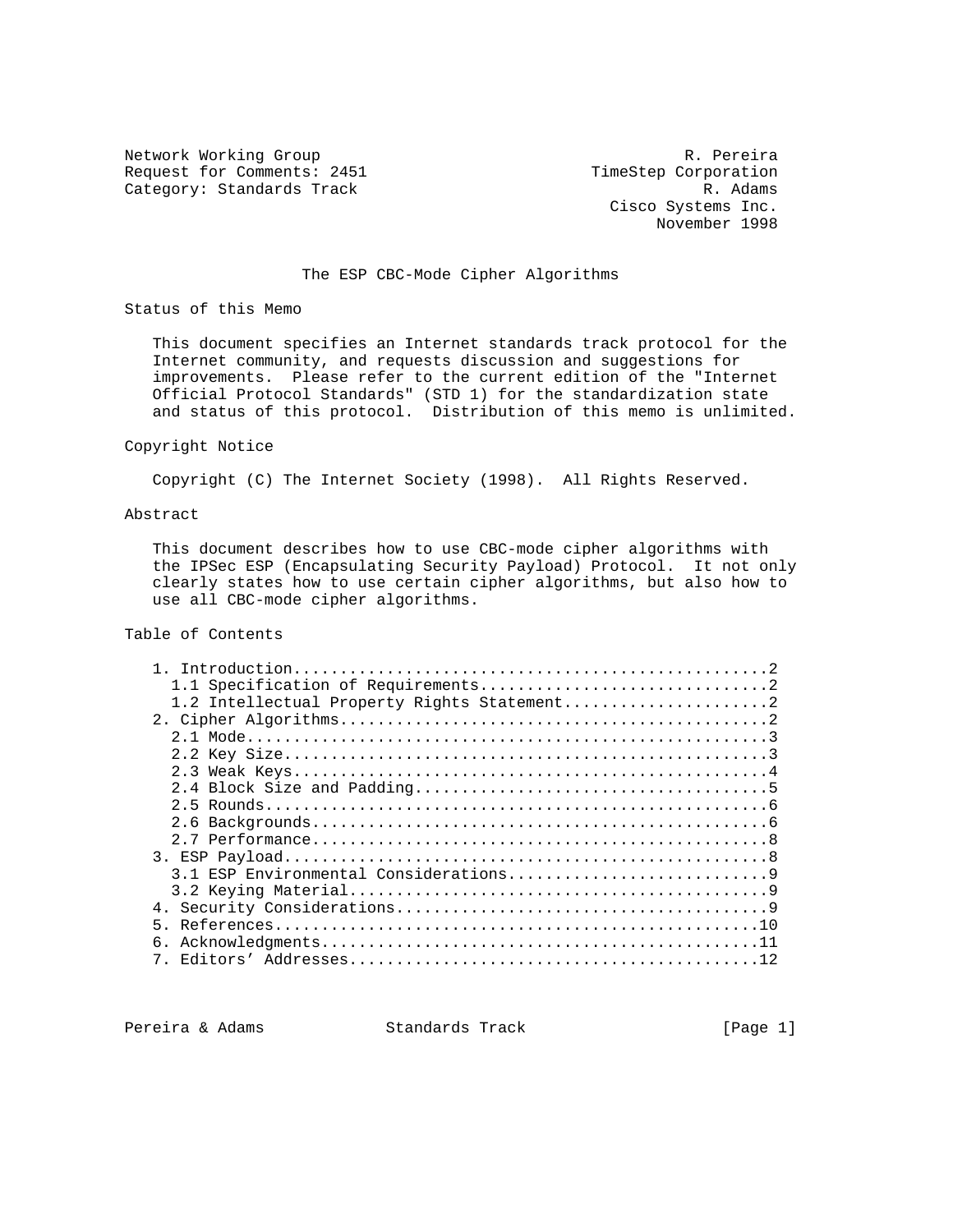8. Full Copyright Statement......................................14

1. Introduction

 The Encapsulating Security Payload (ESP) [Kent98] provides confidentiality for IP datagrams by encrypting the payload data to be protected. This specification describes the ESP use of CBC-mode cipher algorithms.

 While this document does not describe the use of the default cipher algorithm DES, the reader should be familiar with that document. [Madson98]

 It is assumed that the reader is familiar with the terms and concepts described in the "Security Architecture for the Internet Protocol" [Atkinson95], "IP Security Document Roadmap" [Thayer97], and "IP Encapsulating Security Payload (ESP)" [Kent98] documents.

 Furthermore, this document is a companion to [Kent98] and MUST be read in its context.

1.1 Specification of Requirements

 The keywords "MUST", "MUST NOT", "REQUIRED", "SHOULD", "SHOULD NOT", and "MAY" that appear in this document are to be interpreted as described in [Bradner97].

1.2 Intellectual Property Rights Statement

 The IETF takes no position regarding the validity or scope of any intellectual property or other rights that might be claimed to pertain to the implementation or use of the technology described in this document or the extent to which any license under such rights might or might not be available; neither does it represent that it has made any effort to identify any such rights. Information on the IETF's procedures with respect to rights in standards-track and standards-related documentation can be found in BCP-11. Copies of claims of rights made available for publication and any assurances of licenses to be made available, or the result of an attempt made to obtain a general license or permission for the use of such proprietary rights by implementers or users of this specification can be obtained from the IETF Secretariat.

2. Cipher Algorithms

 All symmetric block cipher algorithms share common characteristics and variables. These include mode, key size, weak keys, block size, and rounds. All of which will be explained below.

Pereira & Adams **Standards Track** [Page 2]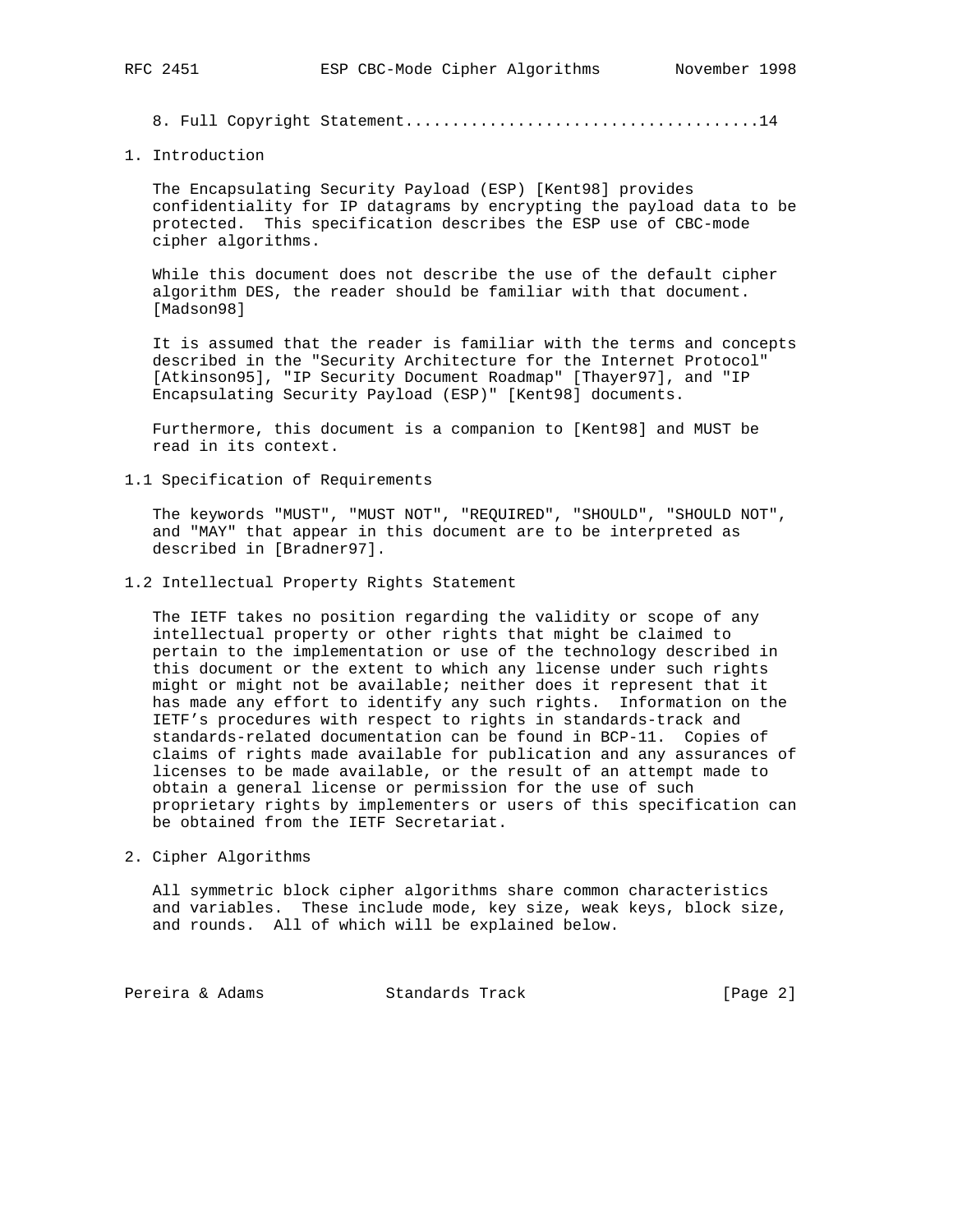While this document illustrates certain cipher algorithms such as Blowfish [Schneier93], CAST-128 [Adams97], 3DES, IDEA [Lai] [MOV], and RC5 [Baldwin96], any other block cipher algorithm may be used with ESP if all of the variables described within this document are clearly defined.

# 2.1 Mode

 All symmetric block cipher algorithms described or insinuated within this document use Cipher Block Chaining (CBC) mode. This mode requires an Initialization Vector (IV) that is the same size as the block size. Use of a randomly generated IV prevents generation of identical ciphertext from packets which have identical data that spans the first block of the cipher algorithm's blocksize.

 The IV is XOR'd with the first plaintext block, before it is encrypted. Then for successive blocks, the previous ciphertext block is XOR'd with the current plaintext, before it is encrypted.

More information on CBC mode can be obtained in [Schneier95].

2.2 Key Size

 Some cipher algorithms allow for variable sized keys, while others only allow a specific key size. The length of the key correlates with the strength of that algorithm, thus larger keys are always harder to break than shorter ones.

 This document stipulates that all key sizes MUST be a multiple of 8 bits.

 This document does specify the default key size for each cipher algorithm. This size was chosen by consulting experts on the algorithm and by balancing strength of the algorithm with performance.

Pereira & Adams Standards Track [Page 3]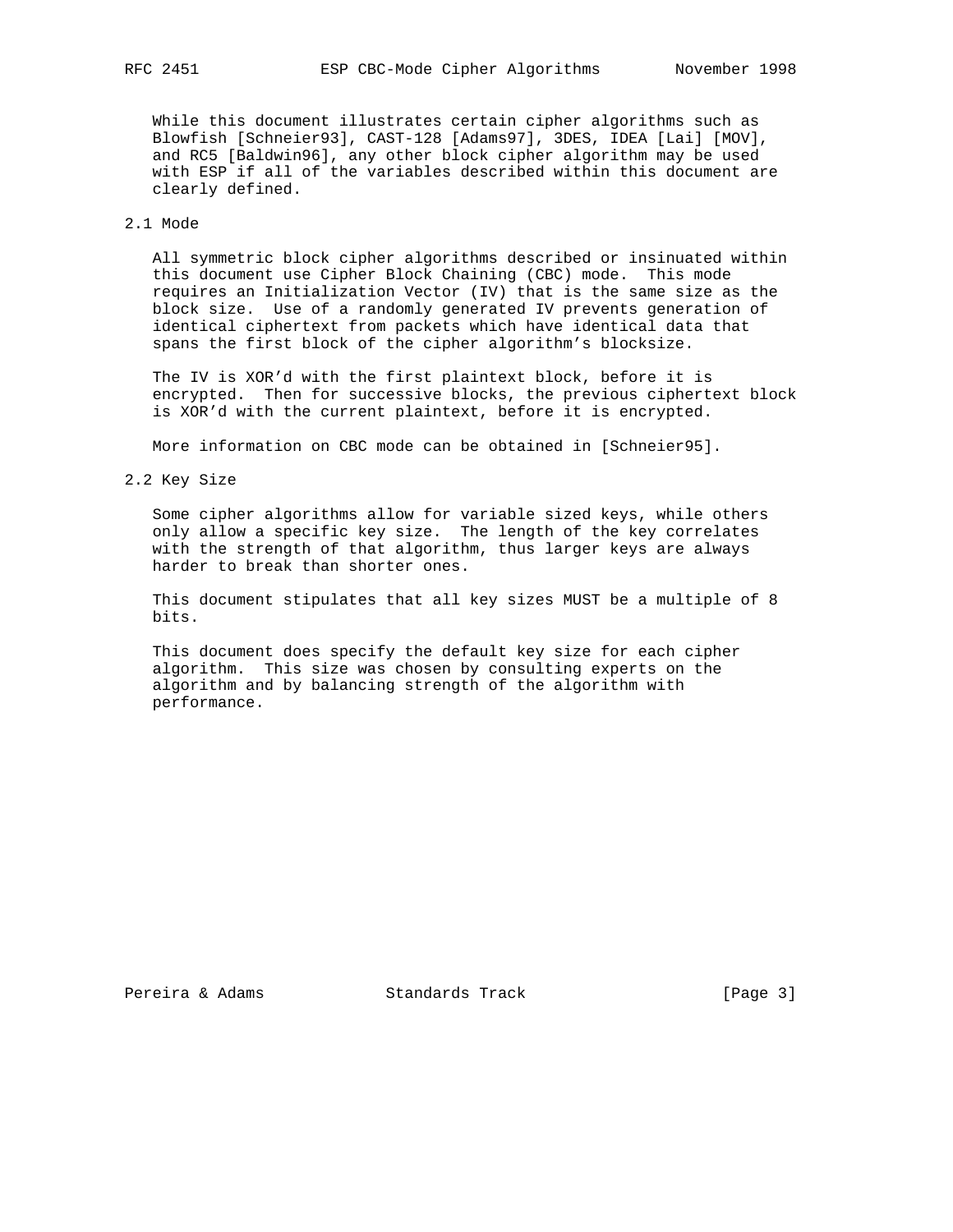| Algorithm                | Key Sizes (bits)   Popular Sizes |                                                                    | Default |
|--------------------------|----------------------------------|--------------------------------------------------------------------|---------|
| CAST-128 [1]   40 to 128 |                                  | $\vert$ 40, 64, 80, 128 $\vert$ 128<br>----+-----------------+---- |         |
| RC5                      | 40 to 2040                       | $\vert$ 40, 128, 160                                               | 128     |
| IDEA                     | 128                              | 128                                                                | 128     |
| Blowfish                 | 40 to 448                        | 128                                                                | 128     |
| 3DES [2]                 | 192                              | 192                                                                | 192     |
|                          |                                  |                                                                    |         |

Notes:

 [1] With CAST-128, keys less than 128 bits MUST be padded with zeros in the rightmost, or least significant, positions out to 128 bits since the CAST-128 key schedule assumes an input key of 128 bits. Thus if you had a key with a size of 80 bits '3B5D831CFE', it would be padded to produce a key with a size of 128 bits '3B5D831CFE000000'.

 [2] The first 3DES key is taken from the first 64 bits, the second from the next 64 bits, and the third from the last 64 bits. Implementations MUST take into consideration the parity bits when initially accepting a new set of keys. Each of the three keys is really 56 bits in length with the extra 8 bits used for parity.

 The reader should note that the minimum key size for all of the above cipher algorithms is 40 bits, and that the authors strongly advise that implementations do NOT use key sizes smaller than 40 bits.

#### 2.3 Weak Keys

 Weak key checks SHOULD be performed. If such a key is found, the key SHOULD be rejected and a new SA requested. Some cipher algorithms have weak keys or keys that MUST not be used due to their weak nature.

 New weak keys might be discovered, so this document does not in any way contain all possible weak keys for these ciphers. Please check with other sources of cryptography such as [MOV] and [Schneier] for further weak keys.

CAST-128:

No known weak keys.

Pereira & Adams Standards Track [Page 4]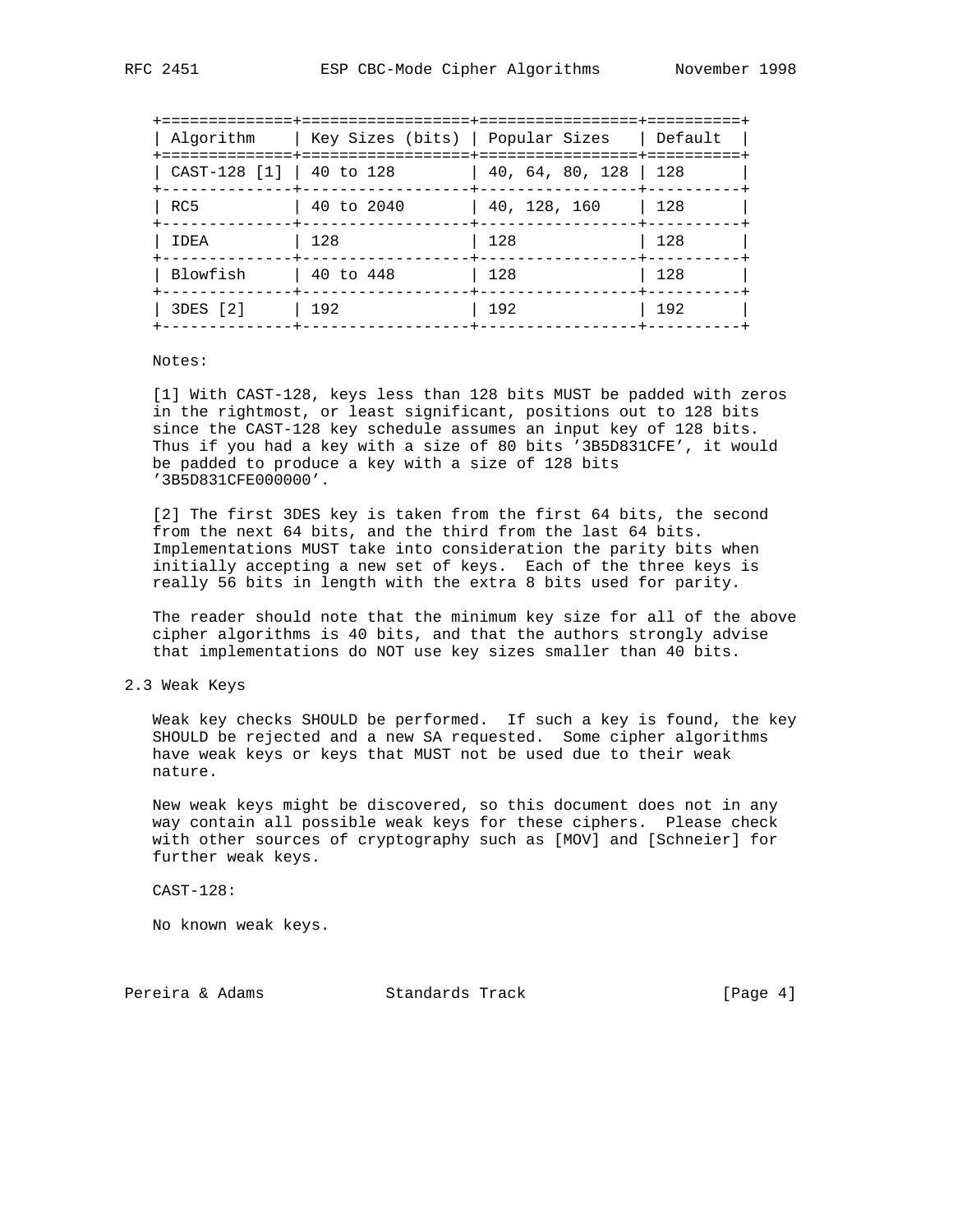## RC5:

No known weak keys when used with 16 rounds.

#### IDEA:

 IDEA has been found to have weak keys. Please check with [MOV] and [Schneier] for more information.

#### Blowfish:

 Weak keys for Blowfish have been discovered. Weak keys are keys that produce the identical entries in a given S-box. Unfortunately, there is no way to test for weak keys before the S- box values are generated. However, the chances of randomly generating such a key are small.

#### 3DES:

 DES has 64 known weak keys, including so-called semi-weak keys and possibly-weak keys [Schneier95, pp 280-282]. The likelihood of picking one at random is negligible.

 For DES-EDE3, there is no known need to reject weak or complementation keys. Any weakness is obviated by the use of multiple keys.

 However, if the first two or last two independent 64-bit keys are equal (k1 ==  $k2$  or  $k2$  ==  $k3$ ), then the 3DES operation is simply the same as DES. Implementers MUST reject keys that exhibit this property.

## 2.4 Block Size and Padding

 All of the algorithms described in this document use a block size of eight octets (64 bits).

 Padding is used to align the payload type and pad length octets as specified in [Kent98]. Padding must be sufficient to align the data to be encrypted to an eight octet (64 bit) boundary.

Pereira & Adams Standards Track [Page 5]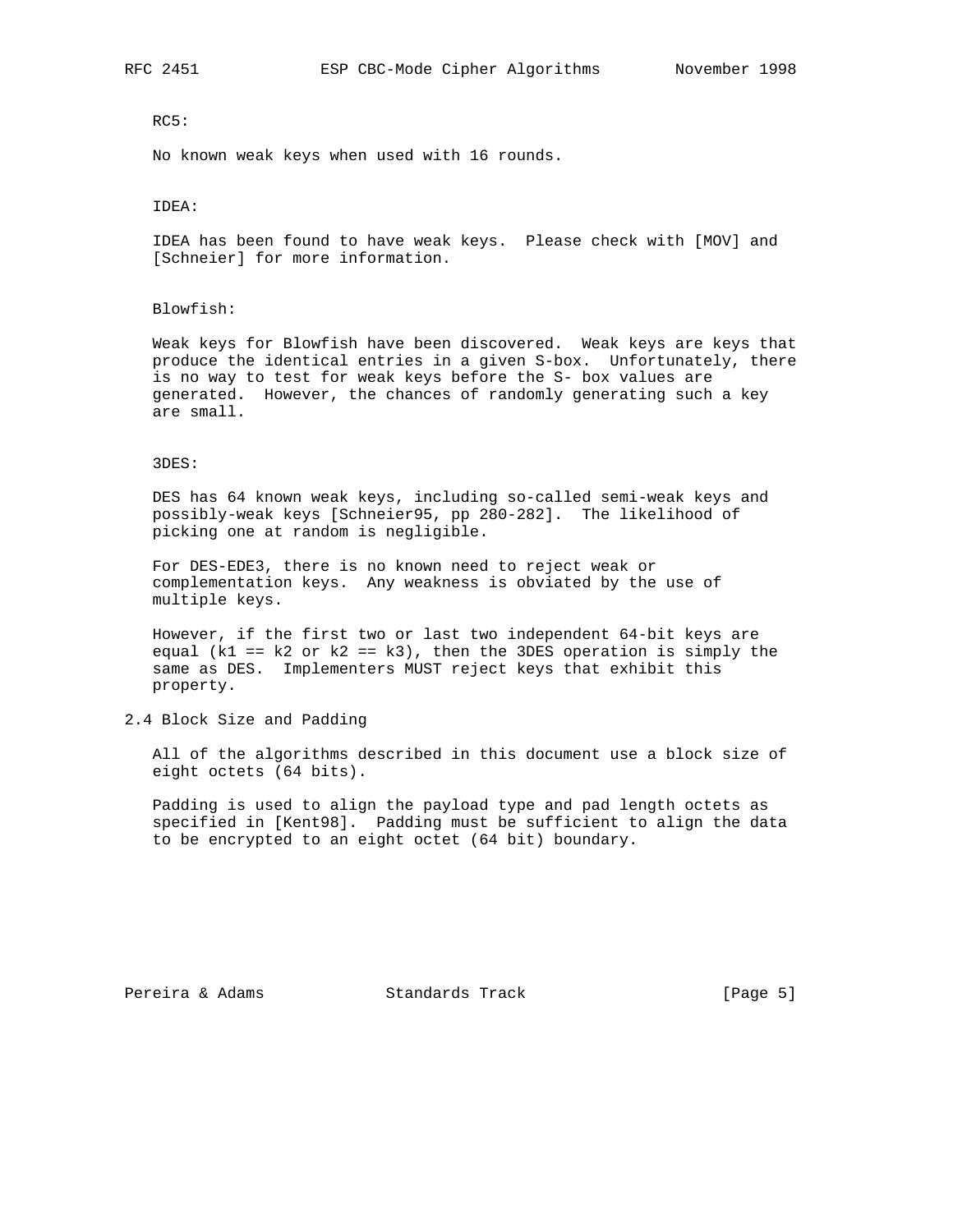# 2.5 Rounds

 This variable determines how many times a block is encrypted. While this variable MAY be negotiated, a default value MUST always exist when it is not negotiated.

|    | ==================                  |
|----|-------------------------------------|
|    | Negotiable   Default Rounds         |
| Nο | key<=80 bits, 12<br>key>80 bits, 16 |
| Nο | 16                                  |
| Nο | 8                                   |
| No | 16                                  |
| Nο | 48 (16x3)                           |
|    | ==============+=======              |

#### 2.6 Backgrounds

#### CAST-128:

 The CAST design procedure was originally developed by Carlisle Adams and Stafford Tavares at Queen's University, Kingston, Ontario, Canada. Subsequent enhancements have been made over the years by Carlisle Adams and Michael Wiener of Entrust Technologies. CAST-128 is the result of applying the CAST Design Procedure as outlined in [Adams97].

## RC5:

 The RC5 encryption algorithm was developed by Ron Rivest for RSA Data Security Inc. in order to address the need for a high- performance software and hardware ciphering alternative to DES. It is patented (pat.no. 5,724,428). A description of RC5 may be found in [MOV] and [Schneier].

#### IDEA:

 Xuejia Lai and James Massey developed the IDEA (International Data Encryption Algorithm) algorithm. The algorithm is described in detail in [Lai], [Schneier] and [MOV].

Pereira & Adams Standards Track (Page 6)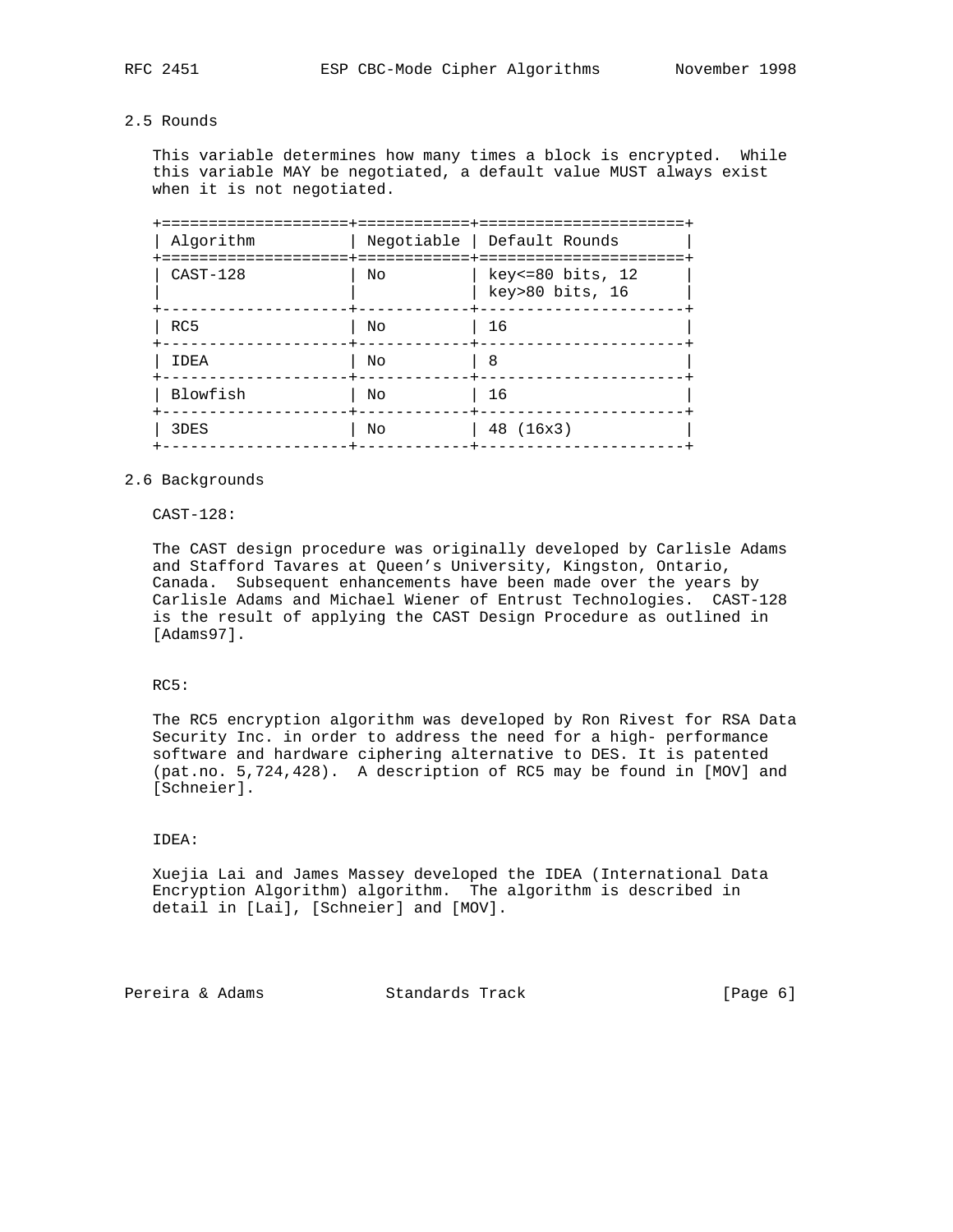The IDEA algorithm is patented in Europe and in the United States with patent application pending in Japan. Licenses are required for commercial uses of IDEA.

For patent and licensing information, contact:

 Ascom Systec AG, Dept. CMVV Gewerbepark, CH-5506 Magenwil, Switzerland Phone: +41 64 56 59 83 Fax: +41 64 56 59 90 idea@ascom.ch http://www.ascom.ch/Web/systec/policy/normal/exhibit1.html

Blowfish:

 Bruce Schneier of Counterpane Systems developed the Blowfish block cipher algorithm. The algorithm is described in detail in [Schneier93], [Schneier95] and [Schneier].

3DES:

 This DES variant, colloquially known as "Triple DES" or as DES-EDE3, processes each block three times, each time with a different key. This technique of using more than one DES operation was proposed in [Tuchman79].



Pereira & Adams **Standards Track** [Page 7]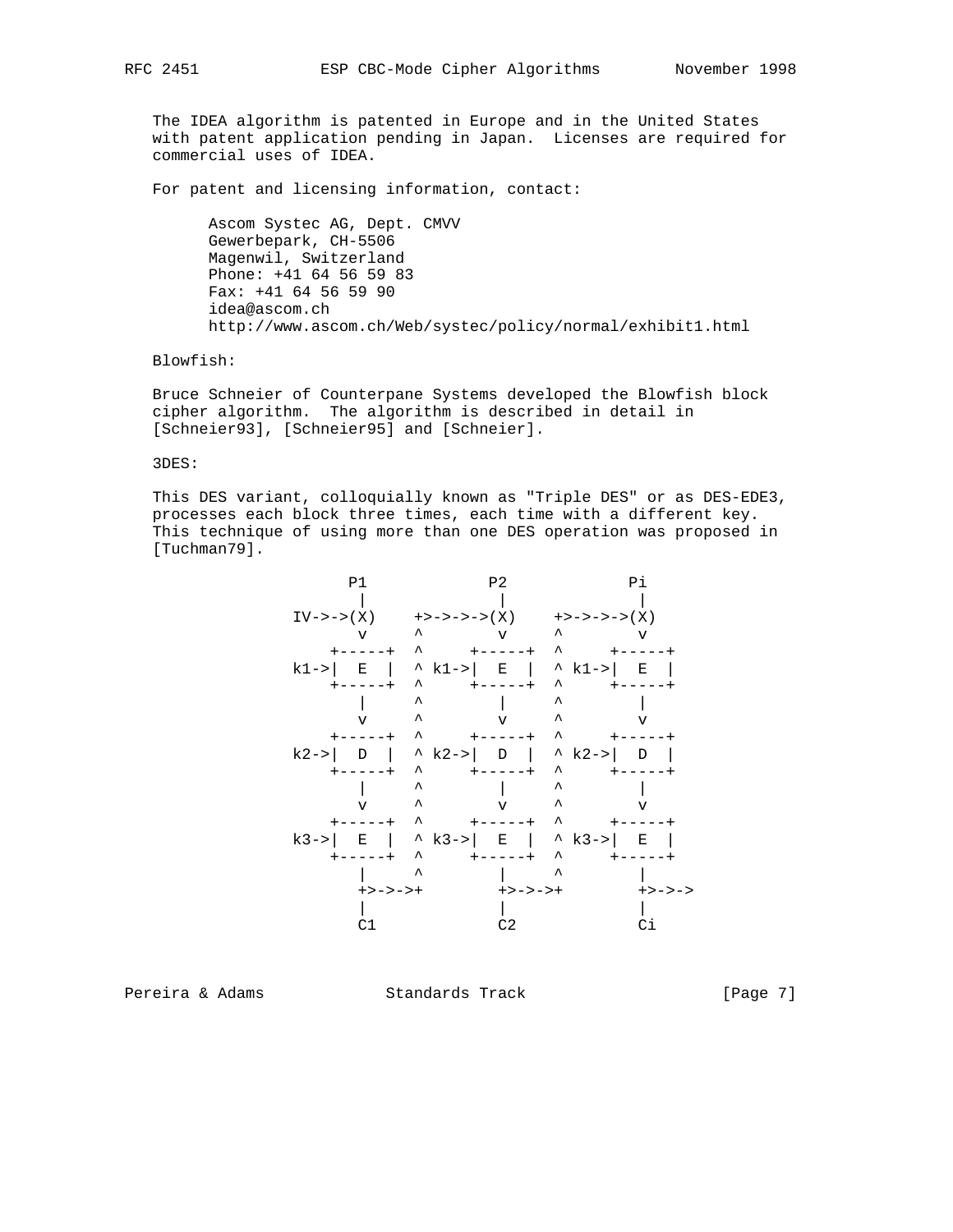The DES-EDE3-CBC algorithm is a simple variant of the DES-CBC algorithm [FIPS-46]. The "outer" chaining technique is used.

 In DES-EDE3-CBC, an Initialization Vector (IV) is XOR'd with the first 64-bit (8 byte) plaintext block (P1). The keyed DES function is iterated three times, an encryption (Ek1) followed by a decryption (Dk2) followed by an encryption (Ek3), and generates the ciphertext (C1) for the block. Each iteration uses an independent key: k1, k2 and k3.

 For successive blocks, the previous ciphertext block is XOR'd with the current plaintext (Pi). The keyed DES-EDE3 encryption function generates the ciphertext (Ci) for that block.

 To decrypt, the order of the functions is reversed: decrypt with k3, encrypt with k2, decrypt with k1, and XOR the previous ciphertext block.

 Note that when all three keys (k1, k2 and k3) are the same, DES- EDE3-CBC is equivalent to DES-CBC. This property allows the DES-EDE3 hardware implementations to operate in DES mode without modification.

 For more explanation and implementation information for Triple DES, see [Schneier95].

2.7 Performance

 For a comparison table of the estimated speed of any of these and other cipher algorithms, please see [Schneier97] or for an up-to-date performance comparison, please see [Bosseleaers].

3. ESP Payload

 The ESP payload is made up of the IV followed by raw cipher-text. Thus the payload field, as defined in [Kent98], is broken down according to the following diagram:

|                                                                 |  |  |  |  |  |  | -----------+-------<br>Initialization Vector (8 octets)   |  |  |  |  |  |  |  |  |  |
|-----------------------------------------------------------------|--|--|--|--|--|--|-----------------------------------------------------------|--|--|--|--|--|--|--|--|--|
|                                                                 |  |  |  |  |  |  | ---------+--------<br>Encrypted Payload (variable length) |  |  |  |  |  |  |  |  |  |
| 1 2 3 4 5 6 7 8 1 2 3 4 5 6 7 8 1 2 3 4 5 6 7 8 1 2 3 4 5 6 7 8 |  |  |  |  |  |  |                                                           |  |  |  |  |  |  |  |  |  |

Pereira & Adams Standards Track [Page 8]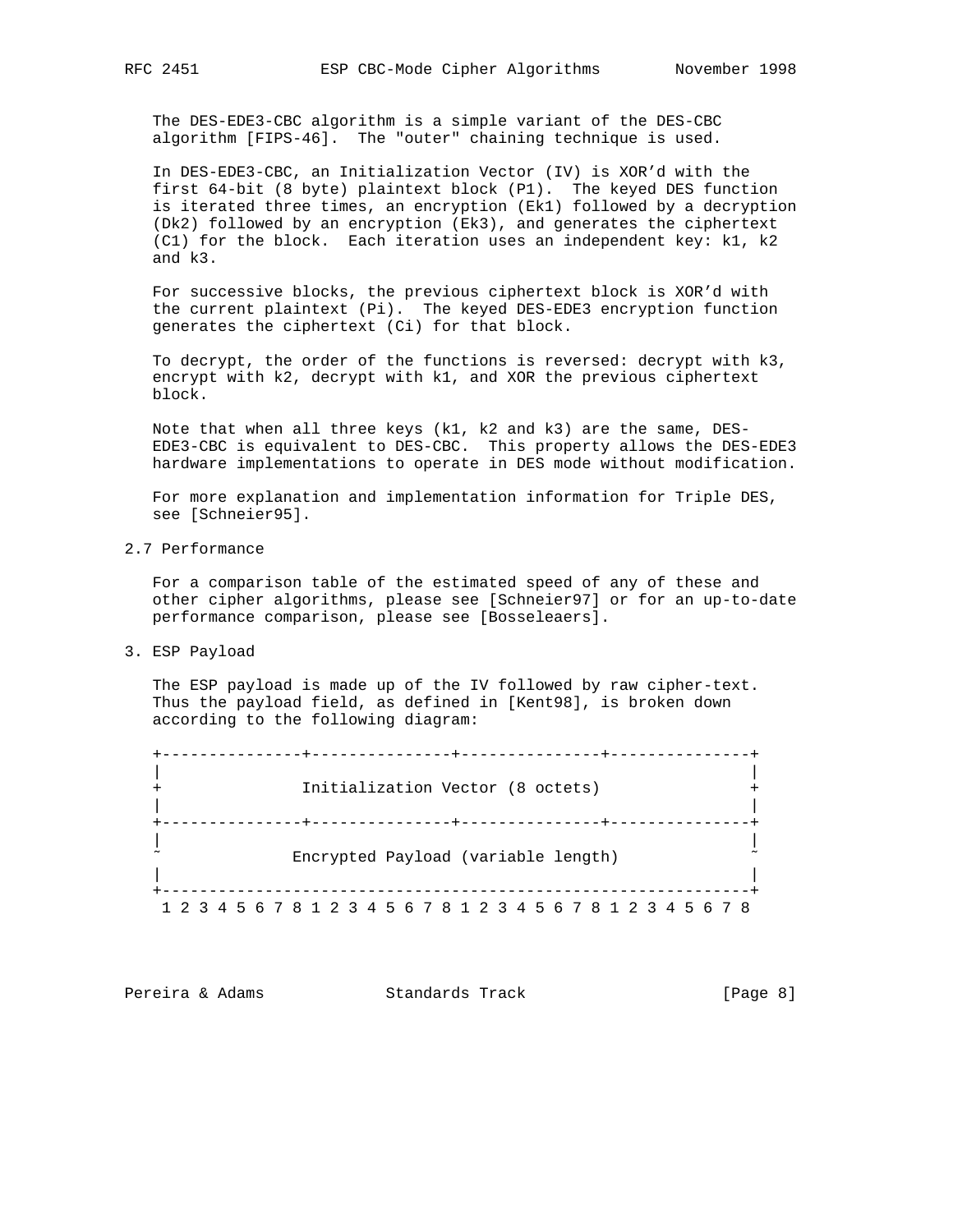The IV field MUST be same size as the block size of the cipher algorithm being used. The IV MUST be chosen at random. Common practice is to use random data for the first IV and the last block of encrypted data from an encryption process as the IV for the next encryption process.

 Including the IV in each datagram ensures that decryption of each received datagram can be performed, even when some datagrams are dropped, or datagrams are re-ordered in transit.

 To avoid ECB encryption of very similar plaintext blocks in different packets, implementations MUST NOT use a counter or other low-Hamming distance source for IVs.

3.1 ESP Environmental Considerations

 Currently, there are no known issues regarding interactions between these algorithms and other aspects of ESP, such as use of certain authentication schemes.

3.2 Keying Material

 The minimum number of bits sent from the key exchange protocol to this ESP algorithm must be greater or equal to the key size.

 The cipher's encryption and decryption key is taken from the first <x> bits of the keying material, where <x> represents the required key size.

4. Security Considerations

 Implementations are encouraged to use the largest key sizes they can when taking into account performance considerations for their particular hardware and software configuration. Note that encryption necessarily impacts both sides of a secure channel, so such consideration must take into account not only the client side, but the server as well.

 For information on the case for using random values please see [Bell97].

 For further security considerations, the reader is encouraged to read the documents that describe the actual cipher algorithms.

Pereira & Adams Standards Track [Page 9]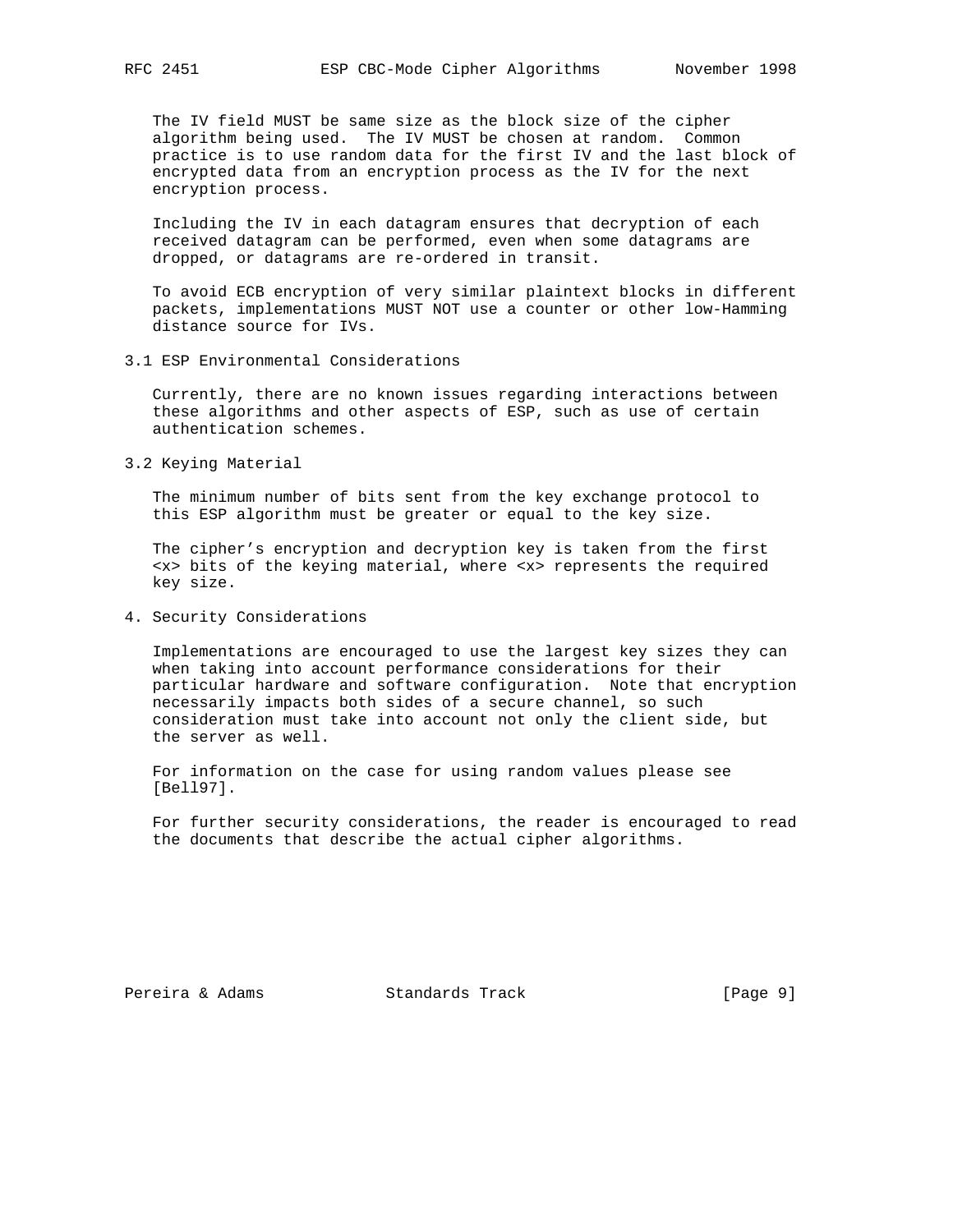#### 5. References

- [Adams97] Adams, C, "The CAST-128 Encryption Algorithm", RFC2144, 1997.
- [Atkinson98]Kent, S. and R. Atkinson, "Security Architecture for the Internet Protocol", RFC 2401, November 1998.
- [Baldwin96] Baldwin, R. and R. Rivest, "The RC5, RC5-CBC, RC5-CBC- Pad, and RC5-CTS Algorithms", RFC 2040, October 1996.
- [Bell97] S. Bellovin, "Probable Plaintext Cryptanalysis of the IP Security Protocols", Proceedings of the Symposium on Network and Distributed System Security, San Diego, CA, pp. 155-160, February 1997 (also http://www.research.att.com/˜smb/probtxt.{ps, pdf}).
- [Bosselaers]A. Bosselaers, "Performance of Pentium implementations", http://www.esat.kuleuven.ac.be/˜bosselae/
- [Bradner97] Bradner, S., "Key words for use in RFCs to indicate Requirement Levels", BCP 14, RFC 2119, March 1997.
- [Crypto93] J. Daemen, R. Govaerts, J. Vandewalle, "Weak Keys for IDEA", Advances in Cryptology, CRYPTO 93 Proceedings, Springer-Verlag, pp. 224-230.
- [FIPS-46] US National Bureau of Standards, "Data Encryption Standard", Federal Information Processing Standard (FIPS) Publication 46, January 1977.
- [Kent98] Kent, S. and R. Atkinson, "IP Encapsulating Security Payload (ESP)", RFC 2406, November 1998.
- [Lai] X. Lai, "On the Design and Security of Block Ciphers", ETH Series in Information Processing, v. 1, Konstanz: Hartung-Gorre Verlag, 1992.
- [Madson98] Madson, C. and N. Dorswamy, "The ESP DES-CBC Cipher Algorithm With Explicit IV", RFC 2405, November 1998.
	- [MOV] A. Menezes, P. Van Oorschot, S. Vanstone, "Handbook of Applied Cryptography", CRC Press, 1997. ISBN 0-8493- 8523-7
	- [Schneier] B. Schneier, "Applied Cryptography Second Edition", John Wiley & Sons, New York, NY, 1995. ISBN 0-471-12845-7

Pereira & Adams Standards Track [Page 10]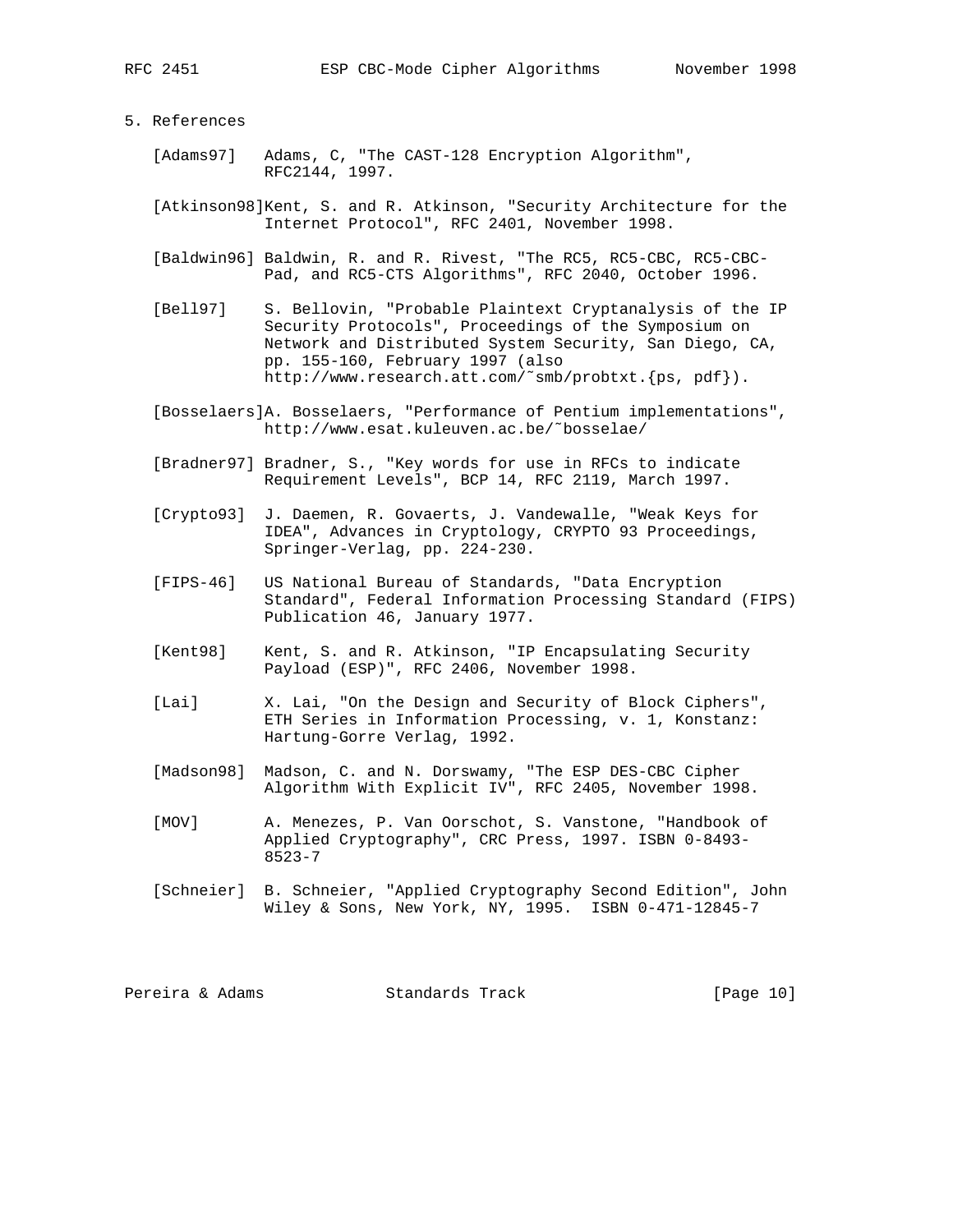[Schneier93]B. Schneier, "Description of a New Variable-Length Key, 64-Bit Block Cipher", from "Fast Software Encryption, Cambridge Security Workshop Proceedings", Springer- Verlag, 1994, pp. 191-204. http://www.counterpane.com/bfsverlag.html

- [Schneier95]B. Schneier, "The Blowfish Encryption Algorithm One Year Later", Dr. Dobb's Journal, September 1995, http://www.counterpane.com/bfdobsoyl.html
- [Schneier97]B. Scheier, "Speed Comparisons of Block Ciphers on a Pentium." February 1997, http://www.counterpane.com/speed.html
- [Thayer97] Thayer, R., Doraswamy, N. and R. Glenn, "IP Security Document Roadmap", RFC 2411, November 1998.
- [Tuchman79] Tuchman, W, "Hellman Presents No Shortcut Solutions to DES", IEEE Spectrum, v. 16 n. 7, July 1979, pp. 40-41.
- 6. Acknowledgments

 This document is a merger of most of the ESP cipher algorithm documents. This merger was done to facilitate greater understanding of the commonality of all of the ESP algorithms and to further the development of these algorithm within ESP.

 The content of this document is based on suggestions originally from Stephen Kent and subsequent discussions from the IPSec mailing list as well as other IPSec documents.

 Special thanks to Carlisle Adams and Paul Van Oorschot both of Entrust Technologies who provided input and review of CAST.

Thanks to all of the editors of the previous ESP 3DES documents; W. Simpson, N. Doraswamy, P. Metzger, and P. Karn.

 Thanks to Brett Howard from TimeStep for his original work of ESP- RC5.

 Thanks to Markku-Juhani Saarinen, Helger Lipmaa and Bart Preneel for their input on IDEA and other ciphers.

Pereira & Adams Standards Track [Page 11]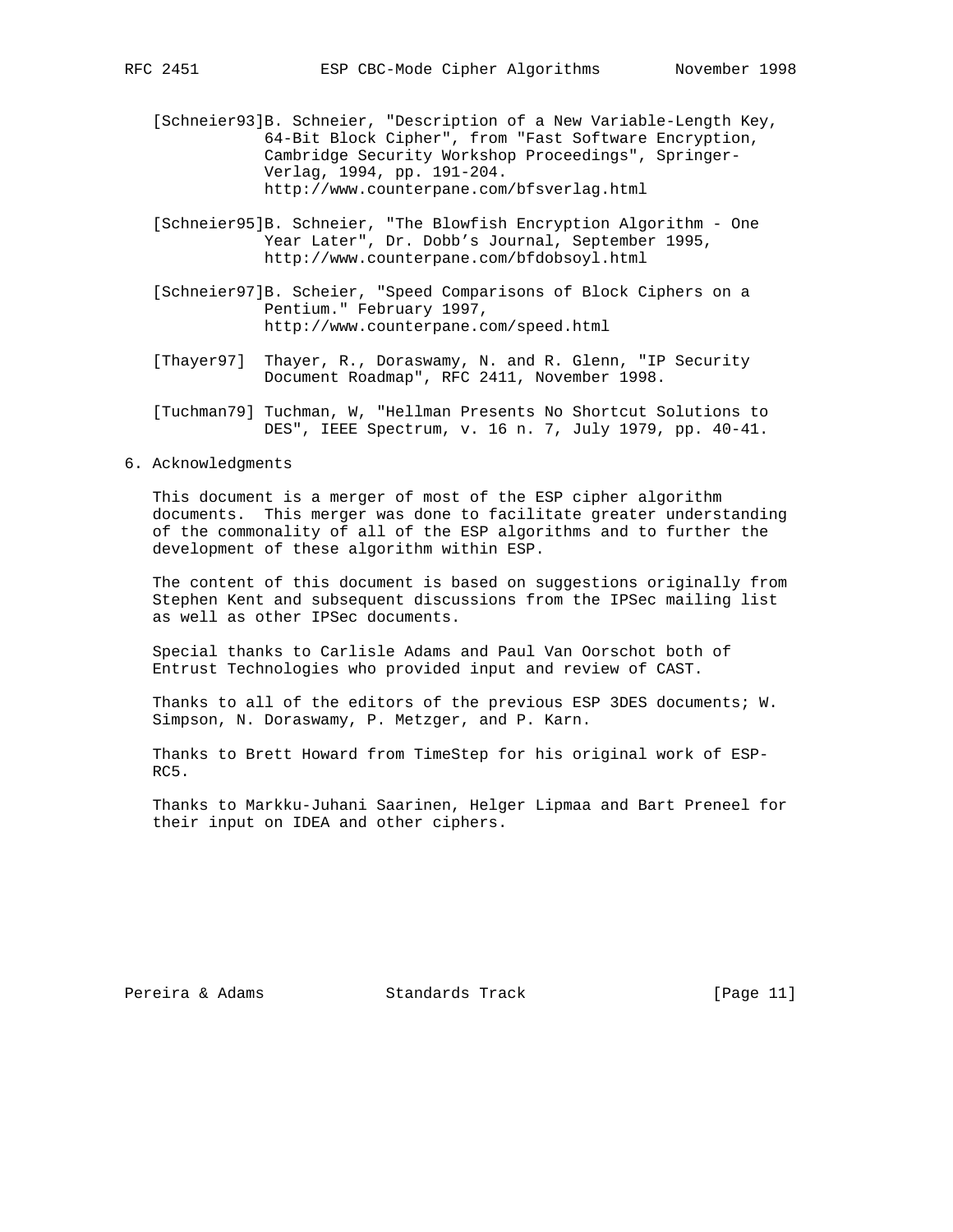# RFC 2451 ESP CBC-Mode Cipher Algorithms November 1998

7. Editors' Addresses

 Roy Pereira TimeStep Corporation

 Phone: +1 (613) 599-3610 x 4808 EMail: rpereira@timestep.com

 Rob Adams Cisco Systems Inc.

 Phone: +1 (408) 457-5397 EMail: adams@cisco.com

Contributors:

 Robert W. Baldwin RSA Data Security, Inc.

 Phone: +1 (415) 595-8782 EMail: baldwin@rsa.com or baldwin@lcs.mit.edu

 Greg Carter Entrust Technologies

 Phone: +1 (613) 763-1358 EMail: carterg@entrust.com

 Rodney Thayer Sable Technology Corporation

 Phone: +1 (617) 332-7292 EMail: rodney@sabletech.com

Pereira & Adams Standards Track [Page 12]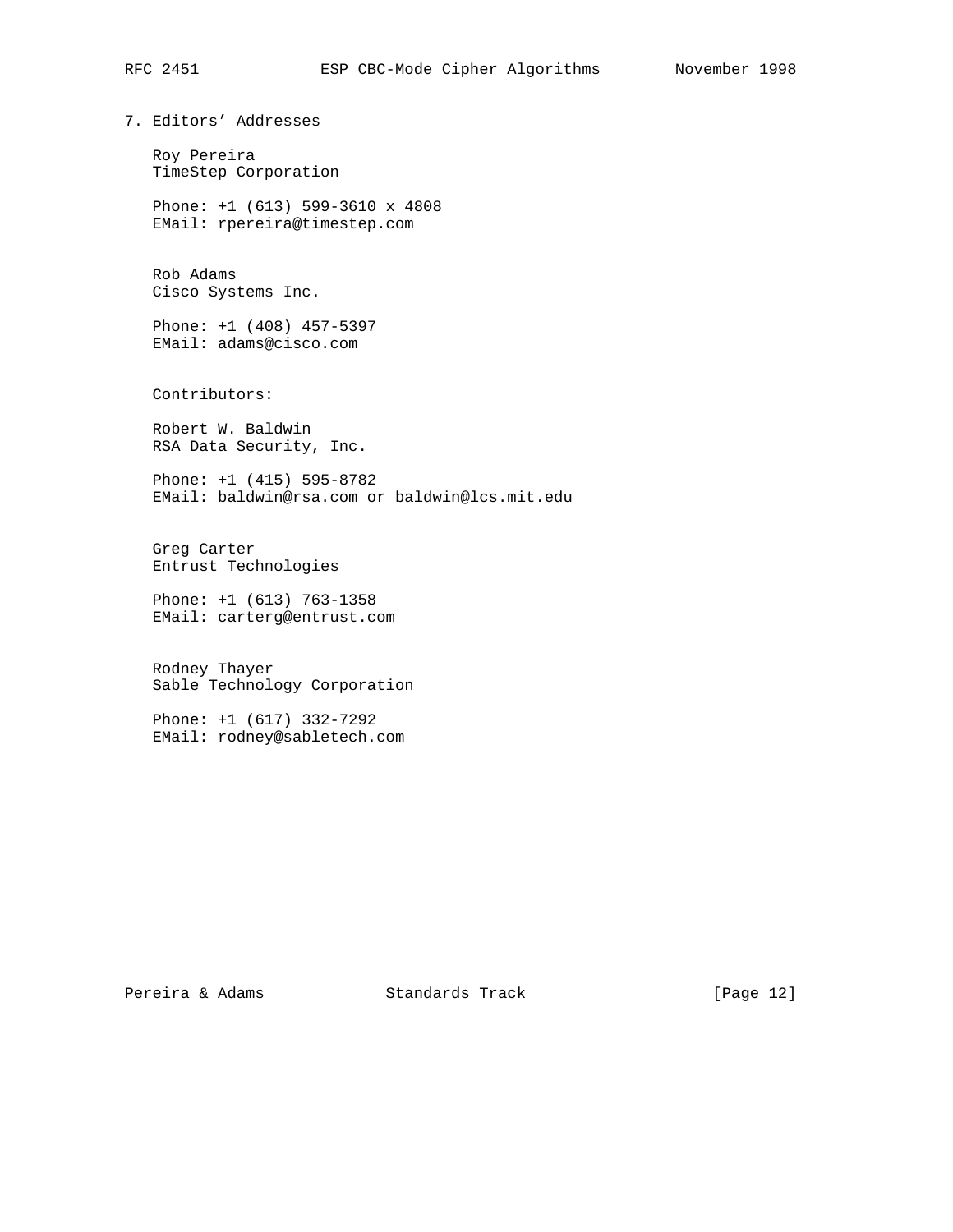The IPSec working group can be contacted via the IPSec working group's mailing list (ipsec@tis.com) or through its chairs:

 Robert Moskowitz International Computer Security Association

EMail: rgm@icsa.net

 Theodore Y. Ts'o Massachusetts Institute of Technology

EMail: tytso@MIT.EDU

Pereira & Adams Standards Track [Page 13]